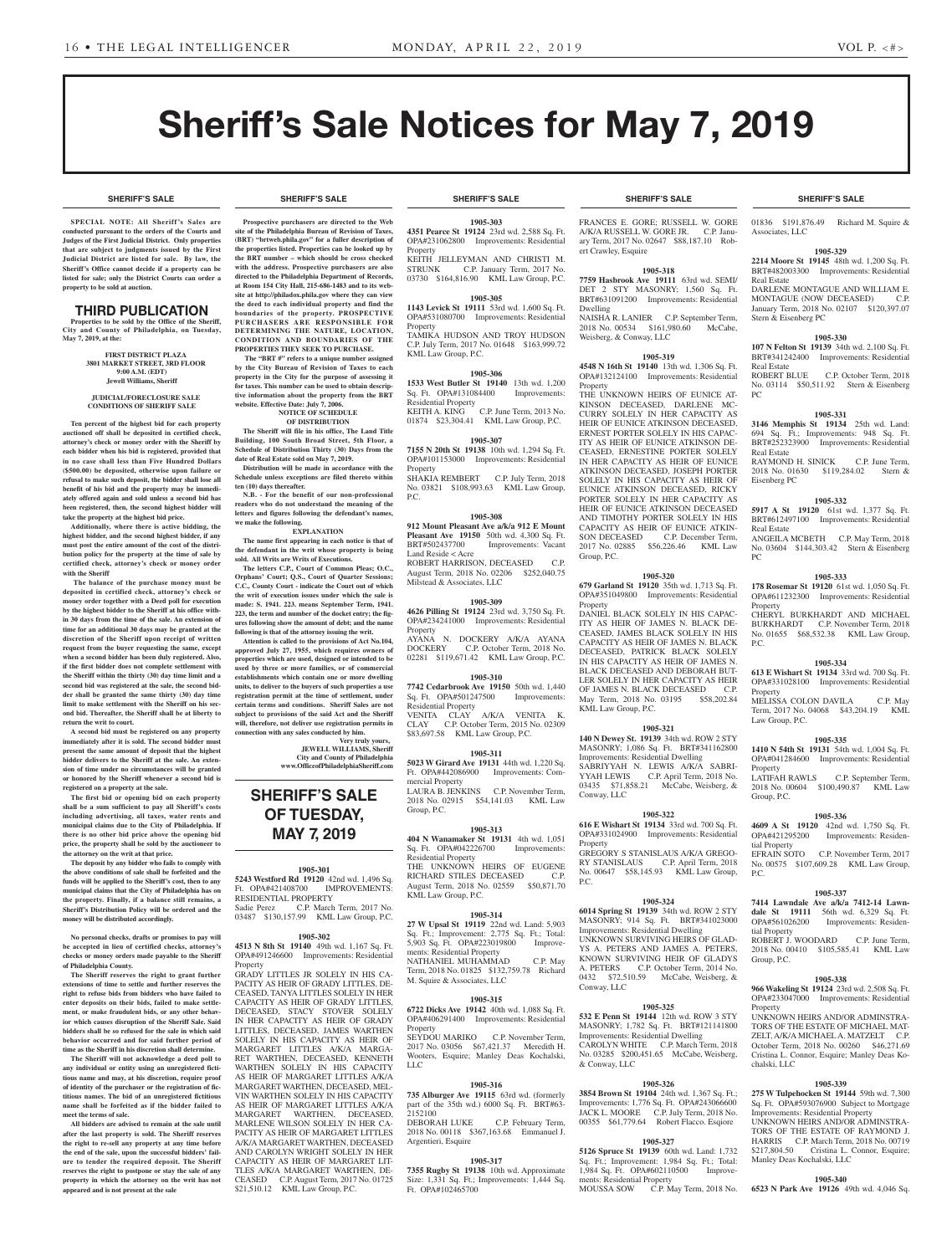Group, P.C.

Property

Residential Property

dential Property

Group, P.C.

Property

Property

Law Group, P.C.

Law Group, P.C.

dential Property

Group, P.C.

Property

Law Group, P.C.

Residential Row House

Ft. BRT#451611800

ieri, Esquire

dential Property

linan Diamond & Jones, LLP

ments: Residential Property

linan Diamond & Jones, LLP

Residential Property

KML Law Group, P.C.

Group, P.C.

**Property** 

KML Law Group, P.C.

P.C.

2018 No. 03142 \$110,723.43 KML Law

**1905-396 214 E Upsal St 19119** 22nd wd. 1,477 Sq. Ft. OPA#221077300 Improvements: Residential

LISA DAWSON C.P. November Term, 2018 No. 00981 \$131,742.96 KML Law Group,

**1905-397 106 E Roosevelt Blvd 19120** 42nd wd. 1,258 Sq. Ft. OPA#421126200 Improvements:

EULA SIMS AND GEORGE SIMS C.P. August Term, 2018 No. 02841 \$56,093.79

**1905-398 1316 W Mentor St 19141** 49th wd. 1,390 Sq. Ft. OPA#491073700 Improvements: Resi-

MAXINE NELSON C.P. October Term, 2018 No. 01195 \$93,575.89 KML Law

**1905-399 4105 Ogden St 19104** 6th wd. 1,116 Sq. Ft. OPA#062077010 Improvements: Residential

DARRYL GOODMAN C.P. September Term, 2018 No. 02044 \$58,337.07 KML

**1905-400 802 Napfle Ave 19111** 35th wd. 3,092 Sq. Ft. OPA#631197100 Improvements: Residential

CHRISTOPHER L. MILLER C.P. July Term, 2018 No. 03296 \$276,133.09 KML

**1905-401 4727 Edmund St 19124** 23rd wd. 2,000 Sq. Ft. OPA#232392700 Improvements: Resi-

HAROLD RHODES III C.P. January Term, 2018 No. 05107 \$20,542.87 KML Law

**1905-402 13003 Townsend Rd #L-8 19154** 66th wd.<br>1,536 Sq. Ft. OPA#888660483 Improve-1,536 Sq. Ft. OPA#888660483 Improve-ments: Condominium PAULA D. HALEY C.P. September Term, 2018 No. 02050 \$27,495.40 KML Law mento. Concommunity<br>PAULA D. HALEY C.P. September Term,<br>2018 No. 02050 \$27,495.40 KML Law<br>Group, P.C.

**1905-403 2994 Tilton St 19134** 25th wd. 721 Sq. Ft. OPA#251211500 Improvements: Residential

KYLE J. MCANALLY SR. C.P. September Term, 2018 No. 01357 \$81,731.08 KML

**1905-405 5116 N. 9th St 19141** 49th wd. Land 1,168 Sq. Ft.; Building 1,452 Sq. Ft. OPA#49-2-1439-00 Subject to Mortgage Improvements: 2 Story

LYNN BURKHOLDER C.P. October Term, 2018 No. 03047 \$126,754.31 Bruce Shaw, Esquire, Law Offices of Bruce Shaw P.C. **1905-406 4574 Pennhurst St 19124** 42nd wd. 1091 Sq.

RUBEN ROSA C.P. March Term, 2018 No. 00831 \$111,891.93 Emmanuel J. Argent-

**1905-407 7817 Forrest Ave 19150** 50th wd. 1,088 Sq. Ft. OPA#502220600 Improvements: Resi-

CASSANDRA WRIGHT C.P. July Term, 2018 No. 00629 \$128,565.28 Phelan Hal-

**1905-408 8130 Lexington Ave 19152-3106** 64th wd. 1,025 Sq. Ft. OPA#641112000 Improve-

SALVATORE B. COSTANZO A/K/A SALVA-TORE COSTANZO C.P. September Term, 2017 No. 03565 \$137,176.05 Phelan Hal-

**1905-409 231 E Rockland St 19120** 42nd wd. 1,200 Sq. Ft. OPA#421119300 Improvements:

ROBERTA MCNAIR C.P. September Term, 2018 No. 00070 \$95,790.85 KML Law

**1905-410 27 N 57th St 19139** 34th wd. 1,296 Sq. Ft. OPA#042074100 Improvements: Residential

BLUE ROCK SERVICES, ARDELL ROBIN-SON AND DARLENE ROBINSON C.P. July Term, 2017 No. 01457 \$64,387.86

#### **SHERIFF'S SALE SHERIFF'S SALE SHERIFF'S SALE SHERIFF'S SALE SHERIFF'S SALE**

Ft. OPA#493235100 Improvements: Residential Property HARRIETT V. ATKERSON C.P. March

Term, 2018 No. 01639 \$205,499.86 KML Law Group, P.C.

#### **1905-341**

**243 N 60th St 19139** 4th wd. 1,260 Sq. Ft. OPA#042269400 Subject to Mortgage Improvements: Residential Property LINDA D. LEWIS, AS BELIEVED HEIR AND/OR ADMINISTRATOR TO THE ES-TATE OF GLORIA ROBINSON; UNKNOWN HEIRS AND/OR ADMINISTRATORS OF THE ESTATE OF GLORIA ROBINSON C.P. July Term, 2018 No. 03882 \$49,444.39 Cristina L. Connor, Esquire; Manley Deas Kochalski, LLC

#### **1905-342**

**3253 Jasper St 19134** 45th wd. 1,720 Sq. Ft. OPA#452359900 Improvements: Residential PENNINGTON 189 MANAGEMENT LLC C.P. August Term, 2018 No. 01805 \$93,050.12 Jill M. Fein, Esquire

#### **1905-343**

**1209 N. Wilton St 19131** 44th wd. 960 Sq. Ft. OPA#442303600 Improvements: Residential Dwelling DAMOND J. LOWE C.P. December Term,

2017 No. 02877 \$62,178.29 Joseph R. Loverdi, Esquire

## **1905-344**

**420 Van Kirk St 19120** 35th wd. 1,920 Sq. Ft. OPA#352092400 Improvements: Residential Dwelling BRUCE JONES C.P. July Term, 2018 No.

01758 \$72,099.21 Joseph R. Loverdi, Esquire

#### **1905-346**

**1837 Sulis St 19141-1020** 17th wd. 1,270 Sq. Ft. OPA#171035700 Improvements: Residential Property MONICA L. MITCHELL C.P. November Term, 2010 No. 03832 \$58,443.65 Phelan Hallinan Diamond & Jones, LLP

#### **1905-348**

**5336 Ella St 19120-3026** 42nd wd. 1,872 Sq. Ft. OPA#421308400 Improvements: Residential Property MELROSE ROBINSON C.P. July Term,

2016 No. 01999 \$119,438.30 Phelan Hallinan Diamond & Jones, LLP

#### **1905-349**

**1024 S 22nd St 19146** 30th wd. 1,457 Sq. Ft. OPA#302296800 Improvements: Residential **Property** 

NICHOLAS A. OFFENBACHER C.P. December Term, 2013 No. 00110 \$308,921.71 Meredith H. Wooters, Esquire; Manley Deas Kochalski, LLC

#### **1905-350**

**912 Knorr St 19111** 53rd wd. 5,388 Sq. Ft. OPA#532116700 Improvements: Residential Property GERALDINE P. MORSE; UNITED STATES OF AMERICA C.P. July Term, 2014 No. 00780 \$94,488.72 Meredith H. Wooters, Esquire; Manley Deas Kochalski, LLC

#### **1905-351**

**7349 Limekiln Pike 19138** 50th wd. 4,900 Sq. Ft. OPA#501291300 Improvements: Residential Property

CHRISTOPHER ATKINSON, AS ADMINIS-TRATOR OF THE ESTATE OF ISADORA C. WAYSOME ATKINSON, DECEASED C.P. April Term, 2017 No. 00452 \$84,086.90 Justin F. Kobeski, Esquire; Manley Deas Kochalski LLC

#### **1905-352**

**1913 Conlyn St 19141-1206** 17th wd. 1,170<br>Sq. Ft. OPA#171147400 Improvements: Sq. Ft. OPA#171147400 Improvements: Residential Property HASHIM A. MUHAMMAD; MARIAH S. SMITH-MUHAMMAD C.P. June Term, 2018 No. 02010 \$156,779.90 Phelan Hallinan Diamond & Jones, LLP

#### **1905-353**

**1613 S 54th St 19143** 54th wd. Land: 1,248 Sq. Ft.; Improvement: 1,622 Sq. Ft.; Total: 1,622 Sq. Ft. OPA#BRT#512017200 Improvements: Residential Property DOROTHY HUNTER A/K/A DOROTHY HUNTER WOODSON, (DECEASED) C.P. January Term, 2018 No. 05707 \$72,508.17 Richard M. Squire & Associates, LLC

#### **1905-354**

**6959 E Wister St 19138** 10th wd. 1,440 Sq. Ft.; Improvements: 1,136 Sq. Ft. OPA#102132800 EUNICE EVANS C.P. May Term, 2017 No. 03404 \$85,367.70 Robert Crawley, Esquire

## **1905-355**

**3107 W Clifford St 19121** 32nd wd. 1,880 Sq. Ft. OPA#324067200 Subject to Mortgage Improvements: Residential Property

ROBERT L. MARTIN, A/K/A ROBERT MAR-TIN C.P. February Term, 2012 No. 02523 \$38,800.91 Justin F. Kobeski, Esquire; Manley Deas Kochalski LLC

#### **1905-356**

**1266 S Greylock St 19143** 40th wd. 856 Sq. Ft. BRT#273069100 Improvements: Residential Dwelling CHERYL A. BROWN, SOLELY IN HER CA-

PACITY AS EXECUTRIX OF THE ESTATE OF ZENOLA M. BROWN A/K/A ZENOLA BROWN, DECEASED C.P. September Term, 2018 No. 02616 \$42,791.11 Powers Kirn, LLC

#### **1905-357**

**6652 North Opal St a/k/a 6652 N. Opal St a/k/a 6652 N. Opal St, Apt 1 19138** 10th wd.<br>1,249 Sq. Ft. BRT#102048200 Improve-1,249 Sq. Ft. BRT#102048200 ments: Residential Dwelling DREW S. BROWN C.P. March Term, 2018 No. 02104 \$130,938.16 Powers Kirn, LLC

## **1905-358**

**3124 Friendship St 19149** 55th wd. 1,715 Sq. Ft. BRT#55-1403500 Improvements: Residential Dwelling LINDA BOWERS AND VERONICA BOW-ERS C.P. July Term, 2018 No. 0231 \$35,849.21 Powers Kirn, LLC

## **1905-359**

**2600A Parrish St 19130** 15th wd. 1,050 Sq. Ft. BRT#152282310 Improvements: Residential Dwelling ARTHUR JUDSON BERTHOLF, II C.P. November Term, 2017 No. 01534 \$349,788.30 Martha E. Von Rosenstiel, P.C., Martha E. Von Rosenstiel, Esquire, Heather Riloff, Esquire, Tyler J. Wilk, Esquire

#### **1905-360**

**1117 Overington St 19124** 23rd wd. 1,527 Sq. Ft. BRT#234076700 Improvements: Residential Dwelling NELLIE M. ALMANZAR C.P. February Term, 2018 No. 00532 \$101,605.55 Law

Office of Gregory Javardian, LLC

## **1905-361**

**612 Jamestown St 19128** 21st wd. 1,262 Sq. Ft. OPA#213131600 Improvements: Residential Property AUDREY J. CORRELL, A/K/A AUDREY CORRELL C.P. June Term, 2016 No. 00102 \$176,758.96 Meredith H. Wooters, Esquire; Manley Deas Kochalski, LLC

#### **1905-363**

**5256 Sylvester St 19124** 62nd wd. 1,578 Sq. Ft. BRT#621364600 Improvements: Residential Dwelling<br>ERNESTINE BOLTON C.P. April Term, 2018 No. 03980 \$81,177.79 Martha E. Von Rosenstiel, P.C., Martha E. Von Rosenstiel, Esquire, Heather Riloff, Esquire, Tyler J. Wilk, Esquire

#### **1905-365**

**3471 Eden St 19114** 57th wd. 3,373.5 Sq. Ft. BRT#572163143 Improvements: Residential Dwelling

WILLIAM B. JENKINS A/K/A WILLIAM JENKINS AND JUNE M. JENKINS C.P. May Term, 2014 No. 03164 \$55,880.38 Martha E. Von Rosenstiel, P.C., Martha E. Von Rosenstiel, Esquire, Heather Riloff, Esquire, Tyler J. Wilk, Esquire

#### **1905-366**

**1613 S 54th St 19143** 54th wd. Land: 1,248 Sq. Ft.; Improvement: 1,622 Sq. Ft.; Total: 1,622 Sq. Ft. OPA#BRT#512017200 Improvements: Residential Property DOROTHY HUNTER A/K/A DOROTHY HUNTER WOODSON, (DECEASED) C.P. January Term, 2018 No. 05707 \$72,508.17 Richard M. Squire & Associates, LLC

#### **1905-367**

**651 W Mayfield St 19133** 37th wd. 700 Sq. Ft. BRT#372434400 Improvements: Residential Dwelling

JUANITA RAMOS SANTIAGO C.P. November Term, 2018 No. 03145 \$50,780.69 Martha E. Von Rosenstiel, P.C., Martha E. Von Rosenstiel, Esquire, Heather Riloff, Esquire, Tyler J. Wilk, Esquire

#### **1905-368**

**742 Herkness St 19124** 23rd wd. 1,440 Sq. Ft. OPA#233005300 Improvements: Residential Property

SHENIKA PARKER SOLELY IN HER CA-PACITY AS HEIR OF SHEILA PARKER DECEASED, TYRIA PARKER SOLELY IN HER CAPACITY AS HEIR OF SHEILA PARKER DECEASED, ROBERT PARKER, JR. SOLELY IN HIS CAPACITY AS HEIR OF SHEILA PARKER DECEASED AND THE UNKNOWN HEIRS OF SHEILA PARKER DECEASED C.P. May Term, 2018 No. 01886 \$16,954.47 KML Law Group, P.C.

#### **1905-370**

**3009 N Stillman St 19132** 38th wd. 648 Sq.

Ft. OPA#381083700 Improvements: Residential Property SHERITA TEACHEY C.P. September Term, 2018 No. 02594 \$47,717.39 Shapiro & DeNardo, LLC

#### **1905-371**

**6551 N Lambert St 19138** 10th wd. 1,134 Sq. Ft. BRT#102083700 Improvements: Residential Real Estate BOBBIE E. WILLIAMS C.P. August Term, 2018 No. 02977 \$86,503.83 Stern & Eisenberg PC

#### **1905-372 1731 S Dover St 19145** 36th wd. 982 Sq. Ft.

OPA#364385200 Improvements: Residential **Property** CHRISDEN NORMAN C.P. December Term, 2015 No. 01689 \$154,657.02 Shapiro & DeNardo, LLC

#### **1905-373**

**4043 Dexter St 19128** 21st wd. 1,040 Sq. Ft. OPA#211332500 Improvements: Residential Property ANNE MARIE SCALIES C.P. May Term,

2018 No. 01843 \$203,905.79 Shapiro & DeNardo, LLC **1905-374**

## **9445 Lansford St 19114** 57th wd. 3,590 Sq. Ft. OPA#572312483 Improvements: Residential Property JOSEPH W. THOMPSON C.P. February

Term, 2018 No. 00686 \$181,689.98 Shapiro & DeNardo, LLC

## **1905-375**

**9908 Bustleton Ave, Apt H6 19115** 58th wd. 1,203 Sq. Ft. OPA#888580398 Improve-ments: Residential Property SHIRLEY LIEBERMAN C.P. February SHIRLEY LIEBERMAN C.P. February<br>Term, 2018 No. 02994 \$209,525.42 Shapiro & DeNardo, LLC

#### **1905-377**

**3650 E Crown Ave 19114** 66th wd. 1,616 Sq. Ft. OPA#661229000 Improvements: Residential Property BRIAN J. MCCAFFREY AND SANDRA M. MCCAFFREY C.P. August Term, 2018 No. 02630 \$107,039.05 Shapiro & DeNardo, LLC

#### **1905-378**

**1472 McKinley St 19149** 54th wd. 1,515 Sq. Ft. OPA#541071700 Improvements: Residential Property JADE A. LEE C.P. December Term, 2016 No. 00610 \$179,010.49 Shapiro & De-Nardo, LLC

#### **1905-380**

**9912 Medway Rd 19115** 58th wd. 3,425 Sq. Ft. OPA#581211601 Improvements: Residential Property RYAN MILLER C.P. September Term, 2018 No. 00888 \$182,552.42 Shapiro & De-Nardo, LLC

## **1905-381**

**6314 Limekiln Pike 19138** 17th wd. 1,500 Sq. Ft. OPA#172315800 Improvements: Residential Property KEVIN CARRUTH C.P. September Term, 2018 No. 00573 \$68,235.04 Shapiro & DeNardo, LLC

#### **1905-382**

**8757 Ditman St 19136** 65th wd. 1,600 Sq. Ft. OPA#652301600 Improvements: Residential Property ADAM P. TRUSH AND STACY A. VICKERY C.P. June Term, 2018 No. 01947 \$109,230.76

#### **1905-383**

KML Law Group, P.C.

**8078 Fayette St 19150-1228** 50th wd. 1,188 Sq. Ft. OPA#502289600 Improvements: Residential Property RICHARD B. MOORE, JR C.P. October Term, 2017 No. 02322 \$97,161.03 Phelan Hallinan Diamond & Jones, LLP

#### **1905-384**

**3732 N 15th St 19140-3602** 13th wd. 2,301 Sq. Ft. OPA#131147800 Improvements: Residential Property TANISHA HOLMES C.P. January Term, 2018 No. 04161 \$93,257.27 Phelan Hal-linan Diamond & Jones, LLP

#### **1905-385**

**1382 E Sanger St 19124** 62nd wd. Land: 1,230 Sq. Ft.; Improvement: 1,188 Sq. Ft. BRT#621052200 Improvements: Residential Real Estate KATHY PACK C.P. October Term, 2018 No. 00260 \$78,379.53 Stern & Eisenberg PC

#### **1905-386**

**3600 Conshohocken Ave, Apt 2104 19131**  52nd wd. Improvement Area: 1,200 Sq. Ft. OPA#888520673 Improvements: Residential Dwelling

UNKNOWN HEIRS, SUCCESSORS, AS-SIGNS, AND ALL PERSONS, FIRMS, OR ASSOCIATIONS CLAIMING RIGHT, TITLE, OR INTEREST FROM OR UNDER MAR-IAN BROWN A/K/A MARIAN P. BROWN DECEASED; CHARLES BROWN, IN HIS CAPACITY AS HEIR OF MARIAN BROWN A/K/A MARIAN P. BROWN, DECEASED; SYLVIA BROWN, IN HER CAPACITY AS HEIR OF MARIAN BROWN A/K/A MAR-IAN P. BROWN, DECEASED C.P. June Term, 2018 No. 01799 \$121,872.71 Robert Crawley, Esq. ID No. 319712

#### **1905-387**

Residential Property

tial Property

P.C.

Dwelling

Esq. ID No. 319712

Residential Property

Residential Property

mond & Jones, LLP

Property

mond & Jones, LLP

dential Property<br>HILARIO DURAN

quire

**3020 N Sydenham St 19132** 11th wd. 1,085 Sq. Ft. OPA#111184800 Improvements:

GLORIA MOON C.P. April Term, 2018 No. 01349 \$25,157.10 KML Law Group, P.C. **1905-388 3546 K St 19134** 33rd wd. 1,662 Sq. Ft. OPA#331393300 Improvements: Residen-

MICHAEL FRAZIER C.P. July Term, 2018 No. 03828 \$55,513.91 KML Law Group,

**1905-389 3618 Bellaire Pl 19154** 66th wd. Land Area: 1,620 Sq. Ft.; Improvement Area: 1,368 Sq. Ft. OPA#663434700 Improvements: Residential

UNKNOWN HEIRS, SUCCESSORS, AS-SIGNS, AND ALL PERSONS, FIRMS, OR ASSOCIATIONS CLAIMING RIGHT, TITLE, OR INTEREST FROM OR UN-DER CATHERINE KRYJER, DECEASED; FRANCIS J. KRYJER JR, IN HIS CAPAC-ITY AS HEIR OF CATHERINE KRYJER, DECEASED; MARIA SIMKIW, IN HER CA-PACITY AS HEIR OF CATHERINE KRYJER, DECEASED; ANGELA SCHWARTZ, IN HER CAPACITY AS CATHERINE KRYJER, DECEASED C.P. September Term, 2018 No. 03650 \$155,711.94 Robert Crawley,

**1905-390 738 Wynnewood Rd 19151** 34th wd. 1,576 Sq. Ft. OPA#344226100 Improvements:

KYRA Y. RIDDICK A/K/A KRYA RID-DICK C.P. September Term, 2017 No. 03250 \$95,447.27 KML Law Group, P.C. **1905-391 732 Brighton St 19111-4028** 53rd wd. 1,551 Sq. Ft. OPA#532244100 Improvements:

NATACHA E. AUDAIN A/K/A NATACHA AUDAIN C.P. October Term, 2017 No. 00075 \$156,773.50 Phelan Hallinan Dia-

**1905-392 2957 N Camac St a/k/a 2957 Camac St 19133**  37th wd. 1,451 Sq. Ft. OPA#372264600 Improvements: Residential Property

JOELLA FRAZIER DAVIS SOLELY IN HER CAPACITY AS HEIR OF JUARRANNETTA MCNABB A/K/A JUARANNETTA MCNABB DECEASED C.P. February Term, 2016 No. 04915 \$56,096.54 KML Law Group, P.C. **1905-393 2837 Rosehill St 19134** 7th wd. 840 Sq. Ft. OPA#071423800 Improvements: Residential

KYANA WHITAKER, IN HER CAPACITY AS HEIR OF JOHN WHITAKER, JR. A/K/A JOHN WHITAKER, DECEASED; KEENON M. WHITAKER, IN HIS CAPACITY AS HEIR OF JOHN WHITAKER, JR. A/K/A JOHN WHITAKER, DECEASED; KHALIF WHITA-KER, IN HIS CAPACITY AS HEIR OF JOHN WHITAKER, JR A/K/A JOHN WHITAKER, DECEASED; JOHN WHITAKER, IN CA-PACITY AS HEIR OF JOHN WHITAKER, JR A/K/A JOHN WHITAKER, DECEASED; JASMINE WHITAKER, IN HER CAPAC-ITY AS HEIR OF JOHN WHITAKER, JR A/K/A JOHN WHITAKER, DECEASED; UN-KNOWN HEIRS, SUCCESSORS, ASSIGNS, AND ALL PERSONS, FIRMS, OR ASSO-CIATIONS CLAIMING RIGHT, TITLE, OR INTEREST FROM OR UNDER JOHN WHITAKER, JR A/K/A JOHN WHITAKER,<br>DECEASED C.P. June Term. 2018 No. SED C.P. June Term, 2018 No.<br>\$21,570.19 Phelan Hallinan Dia-01916 \$21,570.19 Phelan Hallinan Dia-

**1905-394 713 S. 18th St, Unit A 19146** 30th wd. 614 Sq. Ft. OPA#30-1-3510-09 Subject to Mortgage Improvements: Condominium Unit

STEPHEN A. YATES C.P. June Term, 2018 No. 074019 \$4,841.37 Jay E. Kivitz, Es-

**1905-395 1213 Haworth St 19124** 23rd wd. 2,608 Sq. Ft. OPA#2341659000 Improvements: Resi-

C.P. February Term,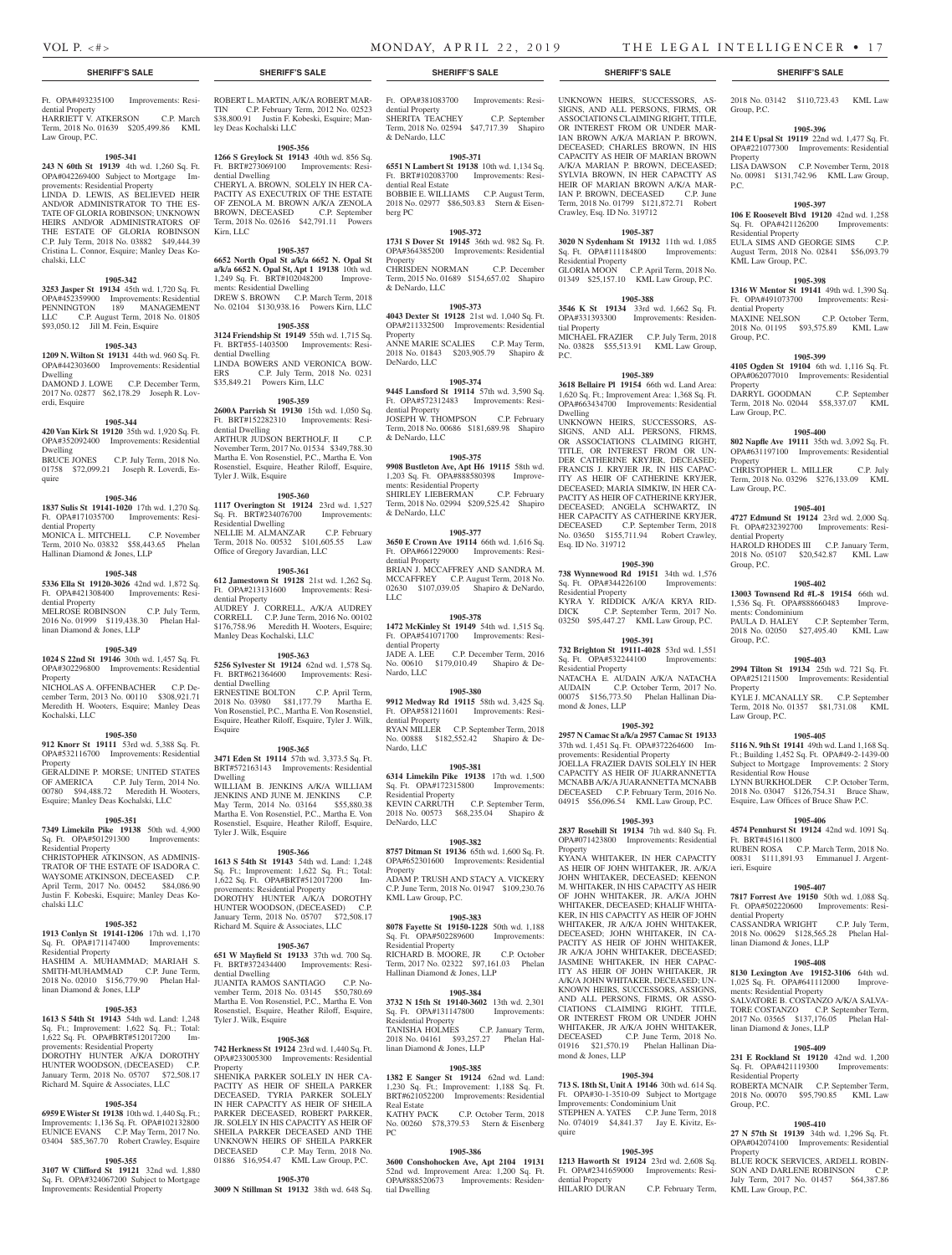**1905-411**

**Turnpike 19138-3129** 10th wd. 1,094 Sq. Ft. OPA#10-2-0535-00 Improvements: Attached Single Family Residential Dwelling DERRICK WITHERSPOON AND SHANEL WITHERSPOON C.P. July Term, 2018 No. 01038 \$137,041.37 Hladik, Onorato, &

**1905-412 2647 N 30th St 19132** 28th wd. 977 Sq. Ft. OPA#282072400 Improvements: Residential

CLAUDEL PIERRE-LOUIS C.P. May Term, 2018 No. 01362 \$78,323.15 KML

**1905-413 2954 Weikel St 19134** 25th wd. 867 Sq. Ft.

JUDY HERBAUGH, IN HER CAPACITY AS SURVIVING HEIR OF SUE ANN SWISHER, DECEASED AND UNKNOWN SURVIV-ING HEIRS OF SUE ANN SWISHER, DE-CEASED C.P. October Term, 2018 No. 00743 \$19,762.79 Hladik, Onorato, & Fe-

**1905-414 1001 N 63rd St 19151** 34th wd. 16,000 Sq. Ft. OPA#882015360 Improvements: Fu-

YARBOROUGH & ROCKE FUNERAL HOMES, INC C.P. October Term, 2017 No. 003451 \$242,658.02 Nancy J. Glidden, Esq. **1905-415 907 Bridge St 19124** 35th wd. 1,073 Sq. Ft. OPA#351154700 Improvements: Residential

CORAL WRIGHT AND TITUS C. WRIGHT C.P. June Term, 2017 No. 01280 \$128,721.97

**1905-416 2069 E Sanger St a/k/a 2069 Sanger St 19124**  41st wd. 1,343 Sq. Ft. OPA#411039100 Im-

BERNADINE DILUZIO AND CHARLES S. DILUZIO C.P. April Term, 2018 No. 00959 \$108,160.34 KML Law Group, P.C. **1905-417 510 E Wildey St 19125** 18th wd. 809 Sq. Ft. OPA#181321600 Improvements: Residential

MARY MACLEOD C.P. February Term, 2018 No. 03017 \$70,843.05 KML Law

**1905-418 3617 Prince Cir 19114** 66th wd. 2,506 Sq. Ft. OPA#661202800 Improvements: Residential

JENNIFER ISSEL C.P. September Term, 2018 No. 00129 \$174,396.16 KML Law

**1905-419 6559 Vandike St 19135** 41st wd. 1,800 Sq. Ft.

Federman, LLP

Law Group, P.C.

OPA#252392700

derman, LLP

neral Home

Property

Property

**Property** 

Group, P.C.

Group, P.C.

KML Law Group, P.C.

provements: Residential Property

Property

**1905-439**

Sq. Ft. OPA#172058600 Improvements:

CURTIS FRIERSON C.P. April Term, 2018 No. 04463 \$79,922.85 Phelan Hallinan

**1905-440 305 Roselyn St 19120-1834** 61st wd. 1,184

LATOYA DILLARD A/K/A LATOYA D. DIL-LARD C.P. July Term, 2018 No. 03234 \$82,119.24 Phelan Hallinan Diamond &

**1905-441 501 E Haines St 19144-1214** 59th wd. 2,223 Sq. Ft. OPA#592008000 Improvements:

SARAH REID-WRIGHT; ORAL WRIGHT C.P. August Term, 2015 No. 00570 \$89,798.73 Phelan Hallinan Diamond & Jones, LLP **1905-442 5908 Loretto Ave 19149-3705** 53rd wd. 1,312 Sq. Ft. OPA#531308800 Improvements:

STEVEN SHEPPARD. IN HIS CAPACITY AS HEIR OF ROBERT J. SHEPPARD A/K/A ROBERT J. SHEPPARD, SR, DECEASED; UNKNOWN HEIRS, SUCCESSORS, AS-SIGNS, AND ALL PERSONS, FIRMS, OR ASSOCIATIONS CLAIMING RIGHT, TITLE, OR INTEREST FROM OR UNDER ROBERT J. SHEPPARD A/K/A ROBERT J. SHEPPARD, SR, DECEASED C.P. October Term, 2018 No. 03807 \$105,422.16 Phelan

**1905-443 7318 Ogontz Ave 19138-1306** 50th wd. 2,084 Sq. Ft. OPA#501298600 Improvements: Residential Property LYNDA HALL C.P. February Term, 2018 No. 01287 \$73,920.07 Phelan Hallinan Diamond & Jones, LLP

**1905-444 5115 Wynnefield Ave 19131** 52nd wd. 17,000 Sq. Ft. OPA#521177500 Subject to Mortgage Subject to Rent Improvements: Residential

WANDA LEWIS A/K/A WANDA LEWIS, TRUSTEE C.P. August Term, 2000 No. 02040 \$14,850.00 Patricia R. Gray, pro se **1905-445 5765 N 17th St 19141** 17th wd. 1,760 Sq. Ft. OPA#172189900 Improvements: Residential

DONNA M. EDMONDS, IN HER CAPACITY AS ADMINISTRATOR CTA AND DEVISEE OF THE ESTATE OF LEOLA EVERETT C.P. June Term, 2016 No. 01373 \$78,793.07 Phelan Hallinan Diamond & Jones, LLP **1905-446 2706 E Clearfield St 19134** 25th wd. 714 Sq. Ft. OPA#251115300 Improvements: Resi-

MARY PIEKARSKI C.P. November Term, 2018 No. 00552 \$92,347.78 KML Law

**1905-447 4205 Bleigh St a/k/a 4205 Bleigh Ave 19136**  41st wd. 1,163 Sq. Ft. OPA#412152500 Im-

DAVID T. SLABEK JR C.P. June Term, 2018 No. 01267 \$155,560.72 KML Law

**1905-448 1352 N 57th St 19131** 4th wd. 1,241 Sq. Ft. OPA#871057050 Improvements: Residential

STEVEN CUNNINGHAM C.P. July Term, 2017 No. 00872 \$133,176.90 KML Law

**1905-449 5782 Haddington St a/k/a 5782 Had-dington Ln 19131** 4th wd. 1,185 Sq. Ft. OPA#043226000 Improvements: Residen-

THE UNKNOWN HEIRS OF BRUTUS WRIGHT, JR. DECEASED, ROBERT WRIGHT SOLELY IN HIS CAPACITY AS HEIR OF BRUTUS WRIGHT, JR. DE-CEASED AND WILLIAM WRIGHT SOLE-LY IN HIS CAPACITY AS HEIR OF BRUTUS WRIGHT, JR. DECEASED C.P. February Term, 2018 No. 02294 \$62,001.46 KML

**1905-450 8113 Mansfield Ave 19150** 50th wd. 2,934 Sq. Ft. OPA#502022200 Improvements: Resi-

THE UNKNOWN HEIRS OF ESTELLE JOHNSON, DECEASED AND MARGA-RET HARMON, SOLELY IN HER CAPAC-ITY AS HEIR OF ESTELLE JOHNSON, DE-CEASED C.P. December Term, 2017 No. 04149 \$135,670.08 KML Law Group, P.C.

provements: Residential Property

Residential Property

Diamond & Jones, LLP

Sq. Ft. OPA#612187400 Residential Property

 $Sq.$  Ft. OPA#592008000 Residential Property

Residential Property

**Property** 

Property

dential Property

Group, P.C.

Group, P.C.

Property

Group, P.C.

tial Property

Law Group, P.C.

dential Property

Hallinan Diamond & Jones, LLP

Jones, LLP

**6731 Limekiln Pike a/k/a 6731 Limekiln 1437 S 53rd St 19143** 51st wd. 960 Sq. Ft. OPA#511228300 Improvements: Residential Property GALORE REALTY LLC C.P. September Term, 2018 No. 02048 \$43,400.76 KML Law Group, P.C.

**211 N 59th St 19139** 4th wd. 1,146 Sq. Ft. OPA#042236600 Improvements: Residential Property WILLIAM R. HARRIS JR. C.P. April Term,

**2991 Mercer St 19134** 25th wd. 999 Sq. Ft. OPA#251267000 Improvements: Residential Property DEBRA MORAN AS ADMINISTRATRIX OF THE ESTATE OF MICHELLE ELIZABETH

MORAN C.P. February Term, 2017 No. 04630 \$147,458.44 KML Law Group, P.C. **1905-428**

# dential Property

**1905-429**

Property OSMAN FLORES C.P. March Term, 2018 No. 01827 \$74,211.29 KML Law Group,

**6105 N 7th St 19120** 61st wd. 1,504 Sq. Ft. OPA#611144300 Improvements: Residential **Property** HERBERT W. GREEN AND DENISE Y. GREEN C.P. March Term, 2018 No. 03189 \$141,431.48 KML Law Group, P.C.

#### **1905-432**

BRT#364213000 Improvements: Residential Dwelling ROBERT CHAMBERS C.P. July Term, 2018 No. 01199 \$42,422.39 Powers Kirn, LLC

CONDO 2 STY MAS+OTH; 1,664 Sq. Ft. BRT#888560768 Improvements: Residential Dwelling MICHAEL SCHAEFFER, LORI P. SCHAEF-FER A/K/A LORI PAM SCHAEFFER, AND UNITED STATES OF AMERICA, C/O UNIT-ED STATES ATTORNEY FOR THE EAST-ERN DISTRICT OF PENNSYLVANIA C.P. December Term, 2016 No. 02353 \$241,422.91

McCabe, Weisberg, & Conway, LLC

OPA#411350800 Improvements: Residential Property KYESHA D. CARTER C.P. November

Term, 2017 No. 02954 \$88,340.72 KML Law Group, P.C.

#### **1905-420 1633 N 59th St 19151** 4th wd. 2,030 Sq. Ft.

OPA#043307200 Improvements: Residential Property TERESA M. MILLER C.P. March Term,

2018 No. 02217 \$47,397.86 KML Law Group, P.C.

#### **1905-421**

**1937 73rd Ave 19138** 10th wd. 1,127 Sq. Ft. OPA#101353300 Improvements: Residential Property CASSANDRA A. RICHARDSON A/K/A CASSANDRA RICHARDSON C.P. May

Term, 2017 No. 04440 \$83,876.33 KML Law Group, P.C.

#### **1905-422 7251 N 21st St 19138** 10th wd. 2,320 Sq. Ft.

Group, P.C.

OPA#101177400 Improvements: Residential Property PHYLLIS A. CHASE C.P. September Term, 2018 No. 02046 \$134,334.52 KML Law

#### **1905-423**

**4042 Higbee St 19135** 62nd wd. 998 Sq. Ft. OPA#622199400 Improvements: Residential Property LISA H. MILLER C.P. August Term, 2018 No. 01138 \$73,643.48 KML Law Group, P.C.

#### **1905-424**

**4015 Claridge St 19124** 33rd wd. 969 Sq. Ft. OPA#332349900 Improvements: Residential Property DARIUS JOHNS C.P. April Term, 2018 No. 01343 \$96,212.97 KML Law Group, P.C.

#### **1905-425 5126 N 15th St 19141-1623** 17th wd. 1,700

#### **1905-426**

2014 No. 01558 \$120,999.22 KML Law Group, P.C.

## **1905-427**

**11713 Gifford St 19116** 58th wd. 7,005 Sq. Ft. OPA#582505100 Improvements: Resi-NANCY SIRAVO C.P. October Term, 2018 No. 02462 \$213,889.13 KML Law Group, P.C.

**3356 Jasper St 19134** 45th wd. 958 Sq. Ft. OPA#452381200 Improvements: Residential P.C.

#### **1905-431**

**1641 S 26th St 19145** 36th wd. 1,060 Sq. Ft.

#### **1905-433**

**9312B Neil Rd 19115** 56th wd. RES

**1905-434 7109 Phoebe Pl 19153** 40th wd. ROW B/ GAR 2 STY MASONRY; 1,360 Sq. Ft. BRT#406646400 Improvements: Residential Dwelling SHEILA MUHAMMAD C.P. January Term, 2017 No. 02350 \$94,615.85 McCabe, Weisberg, & Conway, LLC

#### **1905-435**

**95 W Spencer St, a/k/a 95 W Spencer Ave 19120** 61st wd. 1,140 Sq. Ft. OPA#611225400 Improvements: Residential Property KIRI THACH C.P. September Term, 2018 No. 03639 \$100,331.81 Phelan Hallinan Diamond & Jones, LLP

#### **1905-436**

**8021 Rodney St 19150** 50th wd. SEMI/ DET 1 STY MASONRY; 1,555 Sq. Ft. BRT#502045300 Improvements: Residential Dwelling GLORIA V. PRICE A/K/A GLORIA PRICE C.P. April Term, 2018 No. 02389 \$121,768.86 McCabe, Weisberg, & Conway, LLC

#### **1905-437**

**5809 Master St 19131-3821** 52nd wd. 1,263 Sq. Ft. OPA#043039600 Improveme Residential Property KEISHA T. PALMER C.P. December Term, 2018 No. 01802 \$37,460.37 Phelan Hallinan Diamond & Jones, LLP

#### **1905-438**

**6733 N. 17th St 19126** 10th wd. On East Side of 17th St; 260ft. 0 in.; North side of 67th Avenue North; Front: 16 ft. 0in.; Depth: 78ft. 8in. OPA#101046800 Subject to Mortgage Improvements: Residential Dwelling TAHEERA HEARD C.P. January Term, 2018 No. 05489 \$36,634.92 plus legal interest in the amount of \$1,005.34 for a subtotal of \$37,640.26 Ron L. Woodman, Esquire

#### **1905-451**

**5929 Media St 19151** 34th wd. 1,050 Sq. Ft. OPA#342036400 Improvements: Residential Property GAREY POWELL, AS ADMINISTRATOR OF THE ESTATE OF RUTH ISSAC DE-CEASED C.P. September Term, 2018 No. 00871 \$88,302.24 KML Law Group, P.C.

#### **1905-452**

**1835 N Bucknell St 19121** 32nd wd. 658 Sq. Ft. OPA#322134900 Improvements: Residential Property THE UNKNOWN HEIRS OF JOHN BERRY DECEASED AND RACHEL MONTGOM-ERY SOLELY IN HER CAPACITY AS HEIR OF JOHN BERRY DECEASED C.P. June Term, 2018 No. 02239 \$41,091.27 KML Law Group, P.C.

#### **1905-453**

**700 W Bristol St 19140** 43rd wd. 760 Sq. Ft. OPA#433206400 Improvements: Residential Property RICKY LAWSON, SOLELY IN HIS CAPAC-ITY AS HEIR OF SHARON R. LAWSON, DECEASED AND THE UNKNOWN HEIRS OF SHARON R. LAWSON, DECEASED

C.P. April Term, 2018 No. 00243 \$38,384.22 KML Law Group, P.C. **1905-454**

**2053 Devereaux Ave a/k/a 2053 Devereaux St 19149** 62nd wd. 2,588 Sq. Ft. OPA#621234900 Improvements: Residential Property COLLEEN DAUBER C.P. April Term, 2017 No. 00595 \$66,993.55 KML Law Group, P.C.

#### **1905-455 2804 Fuller St 19152-3103** 64th wd. 1,250

Sq. Ft. OPA#64-1-2282-00 Improvements: Residential Property JOHN SULLICK C.P. April Term, 2018 No. 00660 \$174,651.91 Phelan Hallinan Diamond & Jones, LLP

#### **1905-457**

**2642 E Ann St 19134** 25th wd. 1,284 Sq. Ft. BRT#251066100 Improvements: Residential Dwelling

CHARLEEN J. WERWINSKI A/K/A CHAR-LENE J. WERWINSKI C.P. June Term, 2015 No. 02232 \$137,750.57 Powers Kirn, LLC

#### **1905-458 2844 S Simpson St 19142** 40th wd. 1512 Sq.

ft BRT#406001280 Improvements: Residential Dwelling KATHRYN G. ROACH C.P. October Term, 2018 No. 00584 \$77,344.68 Powers Kirn, LLC

## **1905-459**

**5822 Spruce St 19139** 60th wd. 1,232 Sq. Ft. OPA#604167100 Improvements: Residential Property

DERRICK C. CROFT AND MARISA E. FLEMING C.P. May Term, 2014 No. 01989 \$147,514.36 KML Law Group, P.C.

#### **1905-460**

**7401-03 Dorcas St 19111** 56th wd. 6,580 Sq. Ft. OPA#561115700 Improvements: Residential Property ANETTA M COLEMAN-THOMAS C.P.

August Term, 2017 No. 00155 \$420,021.08 KML Law Group, P.C.

## **1905-461**

**1115 W Chelten Ave, a/k/a 1115 Chelten Ave 19126** 49th wd. 5,022 Sq. Ft. OPA#493059000 Improvements: Residential Property

DIANA W. CAMPBELL C.P. June Term, 2018 No. 01699 \$127,026.10 Cristina L. Connor, Esquire; Manley Deas Kochalski, LLC

#### **1905-462**

**6137 Marsden St 19135** 41st wd. 1,600 Sq. Ft. OPA#411263400 Subject to Mortgage Improvements: Residential Property NICOLE M. BUCHANAN C.P. May Term, 2018 No. 00476 \$109,031.79 Cristina L. Connor, Esquire; Manley Deas Kochalski, LLC

#### **1905-463**

**322 E Louden St 19120** 42nd wd. 1,120 Sq. Ft. OPA#421079800 Subject to Mortgage Improvements: Residential Property LEON J. GUISBURG, A/K/A LEON J. GUIS-BERG C.P. November Term, 2018 No. 02709 \$38,985.40 Justin F. Kobeski, Esquire; Manley Deas Kochalski LLC

## **1905-464 7156 Montague St 19135-1109** 41st wd.

1,120 Sq. Ft. OPA#412256800 Improvements: Residential Property DOROTHY E. GRAZIOSO C.P. May Term, 2018 No. 01797 \$53,031.56 Phelan Hal-linan Diamond & Jones, LLP

#### **1905-465**

**2420 S Beulah St 19148** 39th wd. 672 Sq. Ft. OPA#393208200 Improvements: Residential Dwelling

#### **SHERIFF'S SALE SHERIFF'S SALE SHERIFF'S SALE SHERIFF'S SALE SHERIFF'S SALE**

PHYLLIS BIRGER A/K/A PHYLLIS R. BIRGER C.P. January Term, 2018 No. 03413 \$87,930.84 Robert Crawley, Esq., ID No 319712

#### **1905-466**

**4751 N 13th St 19141** 49th wd. 806 Sq. Ft. BRT#491502700 Improvements: Semi/det 2 Sty Masonry JOHN A. CARR, DECEASED C.P. October Term, 2018 No. 03565 \$46,212.98 Milstead

#### **1905-467**

& Associates, LLC

det 3 Sty Mas+oth

Associates, LLC

Sty Masonry

3 Sty Masonry

stead & Associates, LLC

ments: Residential Property

Residential Property

mond & Jones, LLP

dential Property

mond & Jones, LLP

Residential Property

dential Property

Dwelling

Wilk, Esquire

W/b Gar 1 Sty Masonry

Diamond & Jones, LLP

linan Diamond & Jones, LLP

Hallinan Diamond & Jones, LLP

**2472 77th Ave 19150** 50th wd. 1,909 Sq. Ft. BRT#501421800 Improvements: Row B/gar 2 Sty Masonry TARA J. CARTER, DECEASED tember Term, 2018 No. 03210 \$150,882.56 Milstead & Associates, LLC

#### **1905-468 370 Lyceum Ave 19128** 21st wd. 3,250 Sq.

Ft. BRT#212102700 Improvements: Semi/

CARL F. KIELBLOCK C.P. August Term, 2017 No. 02740 \$198,780.68 Milstead &

**1905-469 1031 S Chadwick St 19146** 13th wd. 800 Sq. Ft. BRT#301317200 Improvements: Row 2

MIA R. WILLIAMS A/K/A MIA WILLIAMS AND PERRY WILLIAMS C.P. August Term, 2017 No. 02428 \$506,519.75 Mil-

**1905-470 324 Queen St #B 19147** 2nd wd. 0 Sq. Ft. BRT#888020475 Improvements: Res Condo

STACY J. BROOKSTEIN AND KEITH M. SCRIVEN C.P. June Term, 2017 No. 02593 \$500,293.54 Milstead & Associates, LLC **1905-471 1704 W Champlost Ave 19141** 17th wd. 1,464 Sq. Ft. OPA#171201500 Improve-

MAURICE K. MOORE C.P. November MAURICE K. MOORE<br>Term, 2017 No. 02608 \$92,198.78 Phelan

**1905-472 6106 N Norwood St 19138-2412** 17th wd. 788 Sq. Ft. OPA#172486400 Improvements:

MICHAEL HALL, IN HIS CAPACITY AS HEIR OF HELEN HALL A/K/A HELEN JONES, DECEASED; JOHNATHAN HALL, IN HIS CAPACITY AS HEIR OF HELEN HALL A/K/A HELEN JONES, DECEASED; KAREEMA D. HALL, IN HER CAPACITY AS HEIR OF HELEN HALL A/K/A HELEN JONES, DECEASED; UNKNOWN HEIRS, SUCCESSORS, ASSIGNS, AND ALL PER-SONS, FIRMS, OR ASSOCIATIONS CLAIM-ING RIGHT, TITLE, OR INTEREST FROM OR UNDER HELEN HALL A/K/A HELEN JONES BROOKS A/K/A HELEN JONES, DECEASED C.P. October Term, 2018 No. 01046 \$33,161.63 Phelan Hallinan Dia-

**1905-474 8918 Maxwell Pl 19152** 57th wd. 1,476 Sq. Ft. OPA#571268200 Improvements: Resi-

ABRAHAM A. SWARAY, SR; HELENA W. SWARAY C.P. March Term, 2017 No. 01337 \$343,559.19 Phelan Hallinan Dia-

**1905-475 7509 Manti St 19128-4131** 21st wd. 1,506 Sq. Ft. OPA#212449700 Improvements:

DAVID SPIEGEL C.P. January Term, 2017 No. 02889 \$299,022.63 Phelan Hallinan

**1905-476 2329 Mercer St 19125-3624** 31st wd. 724 Sq. Ft. OPA#312100700 Improvements: Resi-

BRIAN J. MCGLONE C.P. August Term, 2018 No. 01987 \$168,057.36 Phelan Hal-

**1905-477 4621 Hartel Ave 19136** 65th wd. 1,151 Sq. Ft. BRT#651195400 Improvements: Residential

CHRISTOPHER ZELENAK C.P. December Term, 2018 No. 02018 \$68,902.76 Martha E. Von Rosenstiel, P.C., Martha E. Von Rosenstiel, Esquire, Heather Riloff, Esquire, Tyler J.

**1905-478 611 McKinley St 19111** 35th wd. 3,000 Sq. Ft. BRT#353013830 Improvements: S/d

ESSA-AISHA A. PURNELL AND ABDOU GUEYE A/K/A ABDOU RAZAKH GUEYE